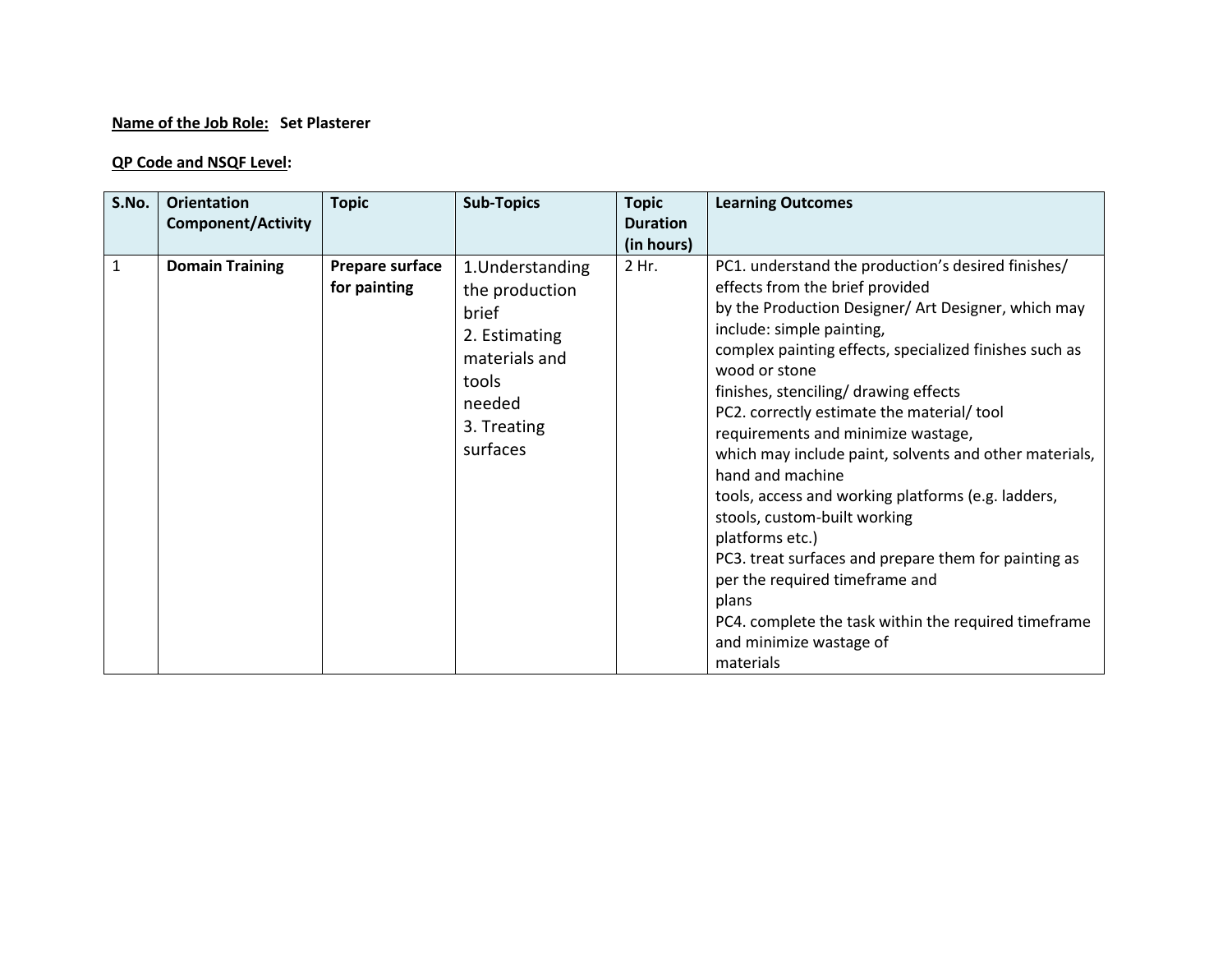| <b>Domain Training</b> | <b>Apply paint</b><br>using brush,<br>roller or spray | 1. Understanding the<br>production brief<br>2. Applying paint<br>through different<br>techniques | 2 Hr. | PC1. understand the production's desired finishes/<br>effects from the brief provided<br>by the Production Designer/ Art Designer<br>PC2. identify the appropriate type of paint, which may<br>include water-based paints,<br>oil-based paints etc.<br>PC3. identify the appropriate painting technique,<br>which may include brush painting,<br>rollers, spray-based painting etc<br>PC4. apply the paint using the identified application<br>technique<br>PC5. complete the task within the required timeframe<br>and minimize wastage of<br>materials                                                                                                                                                                                                                                               |
|------------------------|-------------------------------------------------------|--------------------------------------------------------------------------------------------------|-------|--------------------------------------------------------------------------------------------------------------------------------------------------------------------------------------------------------------------------------------------------------------------------------------------------------------------------------------------------------------------------------------------------------------------------------------------------------------------------------------------------------------------------------------------------------------------------------------------------------------------------------------------------------------------------------------------------------------------------------------------------------------------------------------------------------|
| <b>Domain Training</b> | Produce<br>finishes and<br>effects                    | 1. Understanding the<br>production brief<br>2. Achieving paint<br>finishes                       | 2 Hr. | PC1.understand the production's desired paint<br>finishes/ effects from the brief<br>provided by the Production Designer/ Art Designer<br>PC2. identify the appropriate techniques and<br>materials to achieve the following types<br>of finishes/effects on painted surfaces:<br>· basic brush graining (for wood) and marbling (for<br>stone) effects<br>· replica wood or stone finishes<br>· broken color effects (e.g. bagging, clouding, color<br>wash, dragging,<br>frottage, mottling, rag-rolling, sponging and stippling)<br>· color blend and multi-color effects<br>· drywall textures (e.g. sand, peel, swirls, slap brush,<br>comb finishes)<br>PC3. apply the paint using the identified application<br>technique and materials<br>PC4. complete the task within the required timeframe |